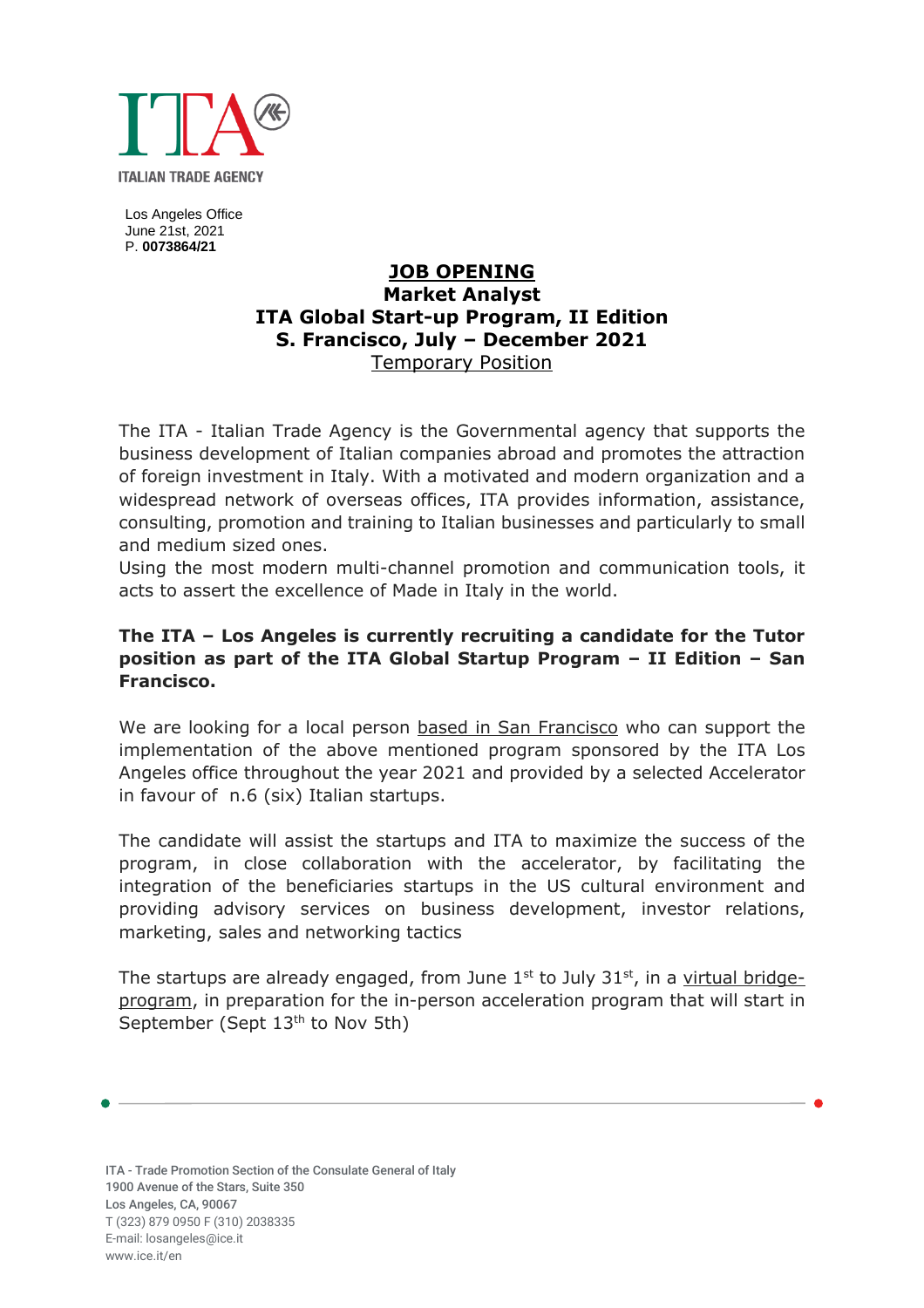

The in-person acceleration program will consist of delivering a specific curriculum focused on entrepreneurship and business development to the startups over the course of 8 consecutive weeks inside the contracted accelerator. This will coincide with various pitching and networking events designed to help each startup reach their goals and objectives.

### **Key responsibilities**

In collaboration and synergy with ITA Los Angeles and the accelerator staff, specific activities will include the following:

- 1. Liaise between the accelerator hosting participating start-up companies and ITA.
- 2. Assist Italian start-up, as tutor, supporting their daily approach to the program, on basic skills at a tailor-made level in the above-mentioned areas, including the business development activities and the prospecting of potential investors, distributors, end clients and partners of the participating startups
- 3. Assist the startups in synthesizing their goals and objectives in order to help conceptualize a road map to their success during the in-person phase program.
- 4. Review, monitor and support training and other development actions carried out during both the 'pre-program' phase and the 'in-person' phase program.
- 5. Manage the preparation and the delivery of weekly reports containing performance indicators about the program and a final report about the progress and/or barriers each start-up has experienced during the bridgeprogram phase and the in-person program phase.
- 6. Collaborate in organizing events to include networking event design, inviting key players, making introductions, and generally helping the start-up to make their own key connections.
- 7. Support the ITA Los Angeles office in organizing site visits to relevant research centers, technology parks and company headquarters for appropriate startups to witness the best practices of regional centers of excellence.
- 8. Support the preparation of news and social media communication and support to media campaign related to the event.
- 9. Administrative assistance in connection with the project.